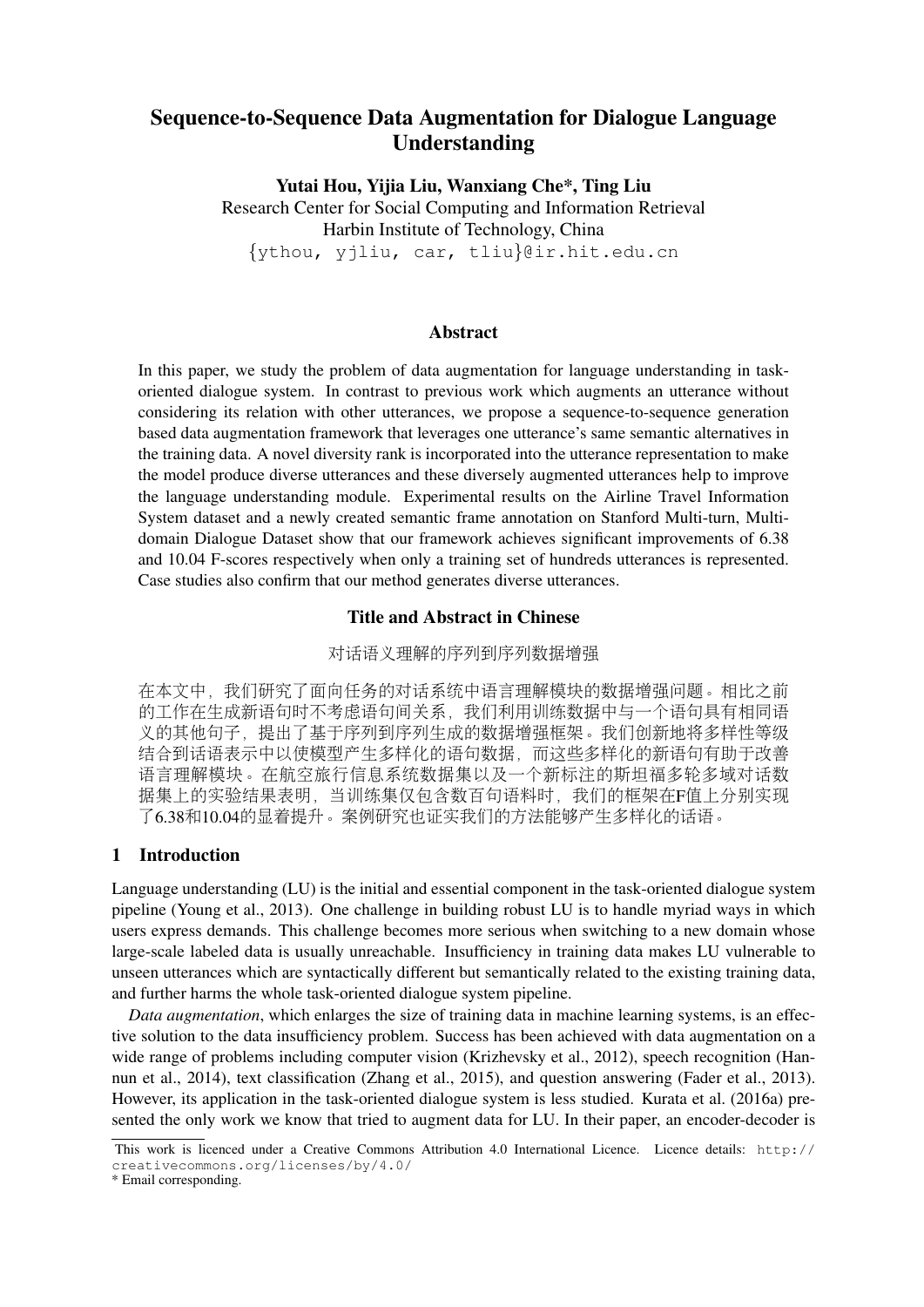learned to reconstruct the utterances in the training data. During the augmenting process, the encoder's output hidden states are randomly perturbed to yield different utterances.

The work of Kurata et al. (2016a) augments one single utterance by adding noise without considering its relation with other utterances. Besides theirs, there are also works which explicitly consider the paraphrasing relations between instances that share the same output. These works achieve improvements on tasks like text classification and question answering. Paraphrasing techniques including word-level substitution (Zhang et al., 2015; Wang and Yang, 2015), hand-crafted rules generation (Fader et al., 2013; Jia and Liang, 2016), and grammar-tree generation (Narayan et al., 2016) have been explored. Compared with these work, Kurata et al. (2016a) has the advantage of fully data-driven method and can easily switch to new domain without too much domain-specific knowledge, but doesn't make use of the relations between instances within the training data.

In this paper, we study the problem of data augmentation for LU and propose a novel data-driven framework that models relations between utterances of the same semantic frame in the training data. A sequence-to-sequence (seq2seq, Sutskever et al. 2014) model lies in the core of our framework which takes a delexicalised utterance and generates its lexical and syntactical alternatives. To further encourage diverse generation, we incorporate a novel *diversity rank* into the utterance representation. When training the seq2seq model, the diversity rank is also used to filter the over-alike pairs of alternatives. These approaches lead to diversely augmented data that significantly improves the LU performance in the domains that labeled data is scarce.

We conduct experiments on the Airline Travel Information System dataset (ATIS, Price 1990) along with a newly annotated layer of slot filling over the Stanford Multi-turn, Multi-domain Dialogue Dataset (Eric and Manning,  $2017$ ).<sup>1</sup> On the small proportion of ATIS which contains 129 utterances, our method outperforms the baseline by a 6.38 F-score on slot filling. On the medium proportion, this improvement is 2.87. Similar trends are witnessed on our LU annotation over Stanford dialogue dataset which the average improvement on three new domains is 10.04 on 100 utterances and 0.47 on 500 utterances.

The major contributions of this paper include:

- We propose a data augmentation framework for LU  $(\S 2)$  using the seq2seq model. A novel diversity rank  $(\S$ 3) is used to encourage our seq2seq model to generate diverse utterances both in the augmentation and training (§4).
- We conduct experiments on the ATIS and Stanford dialogue dataset  $(\xi 5)$ . Experimental results show our augmentation can effectively enlarge the training data and improve LU performance by a large margin when only a small size of training data is presented. Case studies also confirm that our method generates diverse utterances compared to the results from previous work.

We release our code at: https://github.com/AtmaHou/Seq2SeqDataAugmentationForLU.

# 2 Overview of the Approach

Notion and Problem Description. In this paper, we study the data augmentation for language understanding (LU), which maps a natural language utterance into its semantic frames. We focus on *slot filling* and follow previous works (Pieraccini et al., 1992) by treating it as a sequence classification in which semantic class labels *(slot types)* are assigned to contiguous sequences of words indicating these sequences are corresponding *slot values*. In this paper, we use the bidirectional long short term memory (BiLSTM) for slot labeling (tagging) as previous works did (Mesnil et al., 2013; Yao et al., 2014; Kurata et al., 2016b).

We formalize the data augmentation for LU as given a natural language utterance u and its semantic frame s, we generate a set of new utterances with corresponding semantic frames. During the augmenting process, we go through the whole training data  $D = \{(\mathbf{u}_i, \mathbf{s}_i)\}_{i=1}^N$ . For each training instance  $(\mathbf{u}_i, \mathbf{s}_i)$ ,

<sup>1</sup> abbreviated as *Stanford dialogue dataset* henceforth.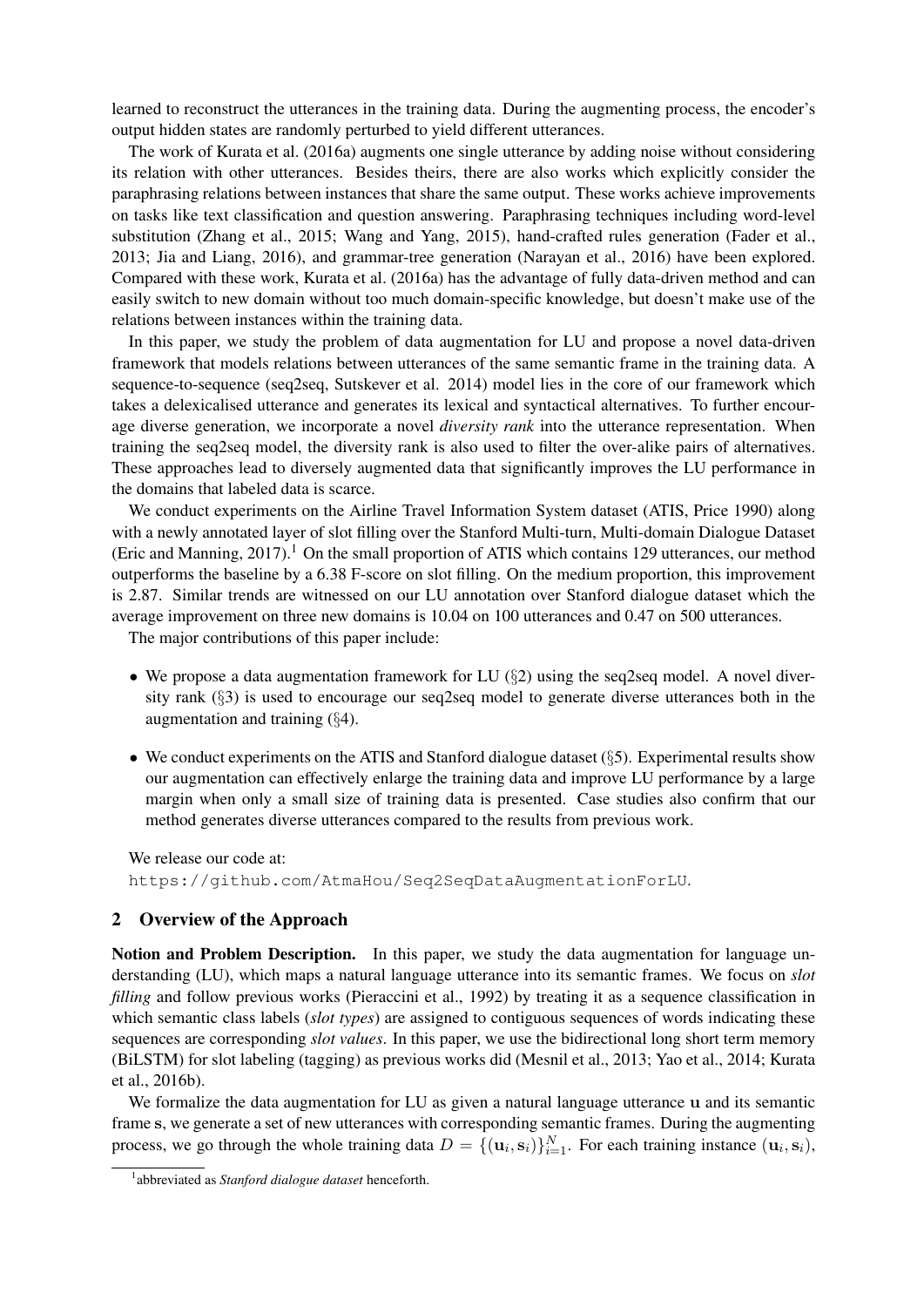

Figure 1: The workflow of our framework. The left part shows the augmenting process and the right part shows the training instance generation process for our seq2seq model.  $\mathbf{u} \to \mathbf{u}'$  marks that  $\mathbf{u}$  can be augmented into u'.

we expand it to a set of instances  $\{(\mathbf{u}_i^k, \mathbf{s}_i^k)\}_k$  and use the union of the expanded instances as new data to train the LU module.

In the training phase, we define the cluster of semantic frame s as  $C_s = \{(\mathbf{u}', \mathbf{s}') \mid (\mathbf{u}', \mathbf{s}') \in D \wedge \mathbf{s}' =$ s}. For one utterance u and its semantic frame s, each utterance  $u' \in C_s / \{(u, s)\}\$ is considered as the alternative expression and augmentation of **u**. We use  $\mathbf{u} \to \mathbf{u}'$  to mark this relation.

To achieve the goal of generating variant utterances under the same semantic frames, We break down the problem into first converting the input utterance u into its delexicalised form d, and then generating the delexicalised variances of d with a seq2seq model. Finally, surface realization is carried out to convert the delexicalised form into the raw utterance. The left part of Figure 1 shows the workflow of our augmenting process.

Delexicalisation. When given the raw utterance and its semantic frames associated with certain segments of the utterance, we can easily delexicalise the utterance by replacing the corresponding segments with the semantic frame label. For example, when given the 4th word in "*show me the closest restaurant*" as a <distance> slot type and 5th word as <poi\_type> slot type, its delexicalized form "*show me* the <distance> <poi\_type>" is straight-forward to achieve.

In the task-oriented dialogue system, slot values usually consist of various entity names and are very sparse. Delexicalisation reduces the size of vocabulary and makes the model focus more on generating variant ways of expressing demands. What's more, the semantic frames can be directly derived from the delexicalised generation and used for training the LU module.

Incorporating Diversity Ranks into Utterance Representations. Considering the example in the right part of Figure 1, "*is there a* <distance> <poi\_type>" is more diverse than "*give me the* <distance> *route to* <poi type>" when compared with "*find me the* <distance> *route to*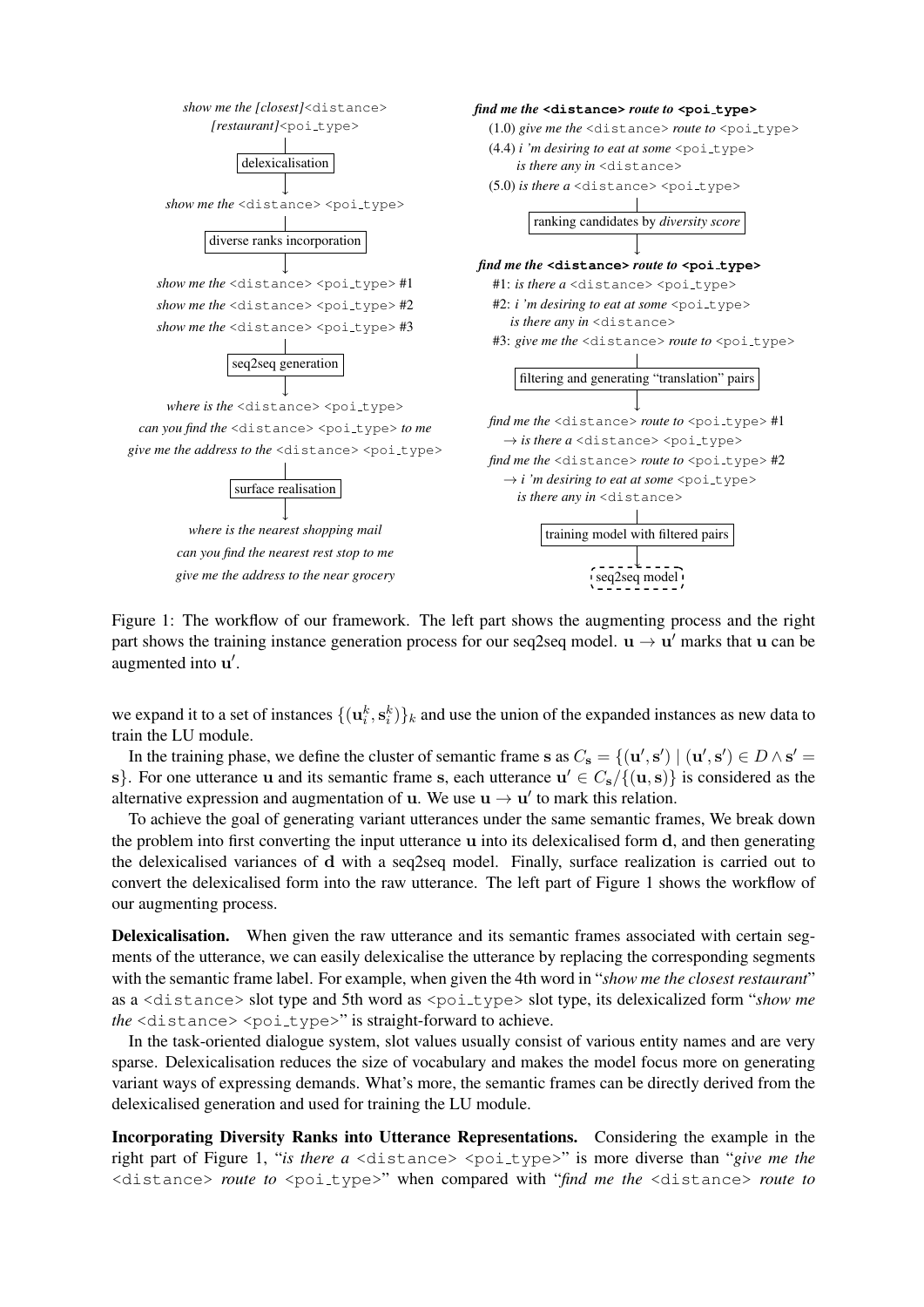$\epsilon$   $\phi$   $\pm$   $\psi$   $\epsilon$   $\rightarrow$ ". This example shows that for utterance u with semantic frame s, its alternatives expressions can have different ranks in diversity. To consider the ranking information, we compile the *diversity rank* as an additional information into the utterance representation. By setting it to a higher rank, we aim to generate input utterance's diverse augmentation, and by setting it to lower, a similar utterance should be generated. We will discuss the details of how to compute the ranks during training and how to decide the effective numbers of ranks during testing in Section 3.

Data Augmentation as Seq2Seq Generation. When given the delexicalised input utterance d and the specified diverse rank  $k$ , we use the standard seq2seq model to generate the alternative delexicalised utterance  $d'$ . In our seq2seq model, we append #k to the end of the input utterances and the model is formalized as

$$
p(\mathbf{d}' \mid \mathbf{d}, k) = \prod_t p(d'_t \mid d_1, ..., d_n, \#k, d'_1, ..., d'_{t-1})
$$

where  $n$  is the number of words for the input utterance  $d$ .

In this paper, we follow the seq2seq model for neural machine translation and use the *input-feeding* network in (Luong et al., 2015) with attention as our seq2seq model. During testing, we use beam search with beam size of 10 to yield more than one translation following Gimpel et al. (2013) and Vijayakumar et al. (2016).

To train the seq2seq model, our basic assumption is that if d and d' contain the same semantic frames, they can be generated from each other. Generally, we assume each pair of delexicalised utterances in the cluster C<sup>s</sup> makes a pair of generation. However, it's nontrivial to assign *diverse ranks* to training data. What's more, to prevent the model from just producing produce lexical paraphrases (like "*show me*" to "*give me*"), we propose to also consider the diversities when generating training translations for the seq2seq model. We will talk about the details in Section 4.

Surface Realisation. Till now, we have achieved the lexically and syntactically different utterances in their delexicalized forms. We would like to bridge these utterances to their lexicalized forms and surface realisation is employed as the final step of our approach.

In this paper, the surface realisation is performed by replacing the slot type in the delexicalised form with its slot value. The mapping from slot type to its set of slot values (e.g. from  $\epsilon$  poi\_type> to {*hospital*, *restaurant*}) is collected on the training data. Somehow, it's nontrivial to just do the replacement because one slot value doesn't fit its slot type in any context. Taking the utterance in Figure 1 for example, in the delexicalised utterance "*i* 'm desiring to eat at some <poi\_type> *is there any in* <distance>", 'hospital' doesn't fit in the <poi type> because 'hospital' isn't the place intended for a meal. To make the surface realisation more reasonable, we build the mapping with consideration of the context and use slot type along with its surrounding 5 words as the key in the mapping.

During surface realisation for an utterance, we first extract the slot type and its context. Then we use this to get all its slot values. If the slot type under certain context is not presented in the mapping, we use the one with the most similar context in the sense of *edit distance*. If more than one slot values present, we randomly pick a slot value.

### 3 *Diversity Ranks* in Utterance Representations

The major motivation of this paper is to encourage diverse generation. To accomplish this motivation, we propose a criterion named *diversity rank* to model the diversities. During augmenting the data, for an instance (u, s) we generate the delexicalised utterance at rank from 1 to  $N_s$ , where  $N_s$  is a number governed by the semantic frame s and calculated as  $||C_s||/2$ , which is the half size of the instances in D that have the semantic frame s.

During training the seq2seq model with diversity rank, for one instance  $(\mathbf{u}, \mathbf{s})$ , we first collect  $C_s$ , then rank each instance  $(\mathbf{u}',\mathbf{s}) \in C_{\mathbf{s}}/\{(\mathbf{u},\mathbf{s})\}$  by its *diversity score* against **u**. In this paper, the diversity score of an utterance pair (u, u 0 ) is calculated by both considering the *edit distance* and a *length difference penalty* (LDP) as:

$$
SCORE(\mathbf{u}, \mathbf{u}') = \text{EDITDISTANCE}(\mathbf{u}, \mathbf{u}') \times \text{LDP}(\mathbf{u}, \mathbf{u}') \tag{1}
$$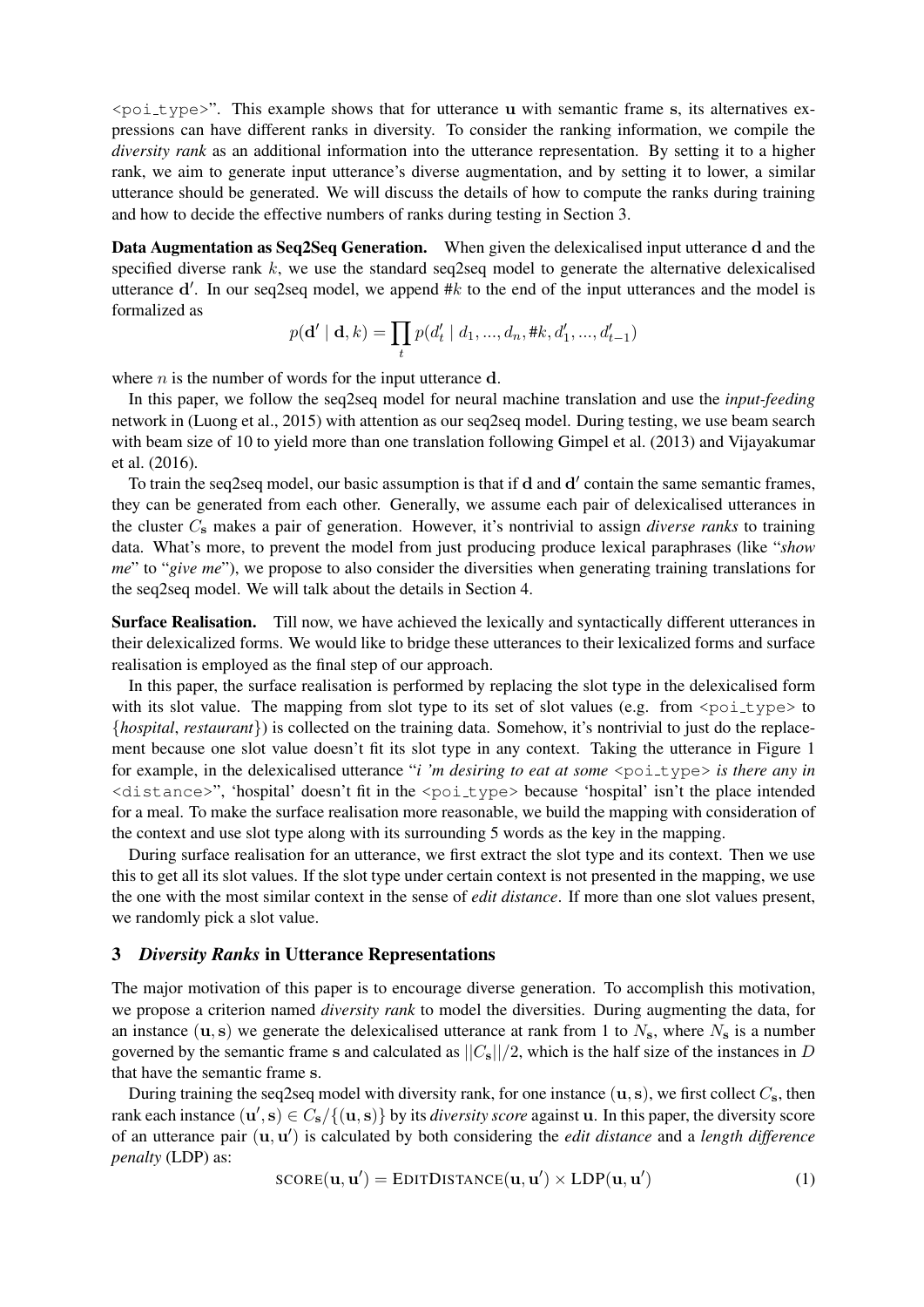|                          | Navigation | Scheduling | Weather |
|--------------------------|------------|------------|---------|
| # of training utterances | 500        | 500        | 500     |
| # of devel. utterances   | 321        | 201        | 262     |
| # of test utterances     | 337        | 212        | 271     |
| Kappa                    | 0.68       | 0.92       | 0.90    |
| Agreement                | 85.05      | 90.75      | 95.99   |

Table 1: Statistics for our annotation.

where LDP is defined as  $LDP(\mathbf{u}, \mathbf{u}') = e^{-\frac{|||\mathbf{u}|| - ||\mathbf{u}'||}{||\mathbf{u}||}}$ . After obtaining the ranks over the utterances  $\mathbf{u}'$ , we directly incorporate the rank value as an additional last token for the seq2seq model.

We note that using the LDP reduces the impact of differences in length and makes the score paying more attention to the lexical and syntactical difference. For example, the first block of right part of Figure 1 shows the diversity scores of three different utterances. Although the utterance "*i 'm desiring to eat at some* <poi\_type> *is there any in* <distance>" presents larger *edit distance* (12 in this case) than that of "*is there a*  $\langle$ distance $\rangle$   $\langle$ poi\_type $\rangle$ " (5 in this case), the final score is penalized to 4.4 because the length difference.

In our method, the diversity rank can be treated as an utterance-independent controller for the diversity of target generation.

#### 4 Filtering the Alike Instances

To learn the seq2seq model, it's straight-forward to use each pair of utterances in  $C_s$  as training data for the model. However, the goal of our paper is to generate diverse augmented data and the usefulness of less diverse pair (like *give me the* <distance> *route to* <poi\_type> and *find me the* <distance> *route to* <poi\_type> in Figure 1) is arguable.

In this paper, we propose to filter the less diverse pairs when training the seq2seq model. Again, we make use of the ranks derived by the diversity scores and for an utterance u only the most diverse half of the translations  $\mathbf{u} \to \mathbf{u}'$  are used to train the seq2seq model and the training data can be formalized as

$$
D_{\text{seq2seq}} = \bigcup_{(\mathbf{u}, \mathbf{s}) \in D} \{ \mathbf{u}, \text{RANK}(\mathbf{u}, \mathbf{u}') \rightarrow \mathbf{u}' \mid \mathbf{u}' \in C_{\mathbf{s}}, \text{RANK}(\mathbf{u}, \mathbf{u}') \geq ||C_{\mathbf{s}}||/2 \}
$$

After filtering the less diverse pairs, we use  $D_{\text{seq2seq}}$  to train the seq2seq model.

In this section, we revisit the role of our diversity ranks in the learning perspective. Since we consider the utterance in cluster  $C_s$  as translation to each other, without the RANK value, one utterance can simultaneously translate to different utterances in the training data. It increases the ambiguities in learning the seq2seq model and even makes it intractable. With the RANK value, such ambiguities are resolved because each pair of the training data is expanded with a unique value.

## 5 Experiments

#### 5.1 Settings

Dataset. In this paper, we conduct our experiments on the ATIS dataset which is extensively used for LU (Mesnil et al., 2013; Mesnil et al., 2015; Chen et al., 2016a). The ATIS dataset contains 4978 training utterances from Class A training data in the ATIS-2 and ATIS-3 corpus, while the test contains 893 utterances from the ATIS-3 Nov93 and Dec94 datasets. The size of the training data is relatively large for LU in a single domain. To simulate the data insufficient situations, we follow Chen et al. (2016a), and also evaluate our model on two small proportions of the training data which is *small* (1/40 of the original training set with 129 instances) proportion and *medium* (1/10 of the original training set with 515 instances). In all the experiments, a development set of 500 instances is used.

To test our model on new domains beyond ATIS, we also create a new LU annotation over the Stanford dialogue dataset (Eric and Manning, 2017). We use the same data split as Eric and Manning (2017) and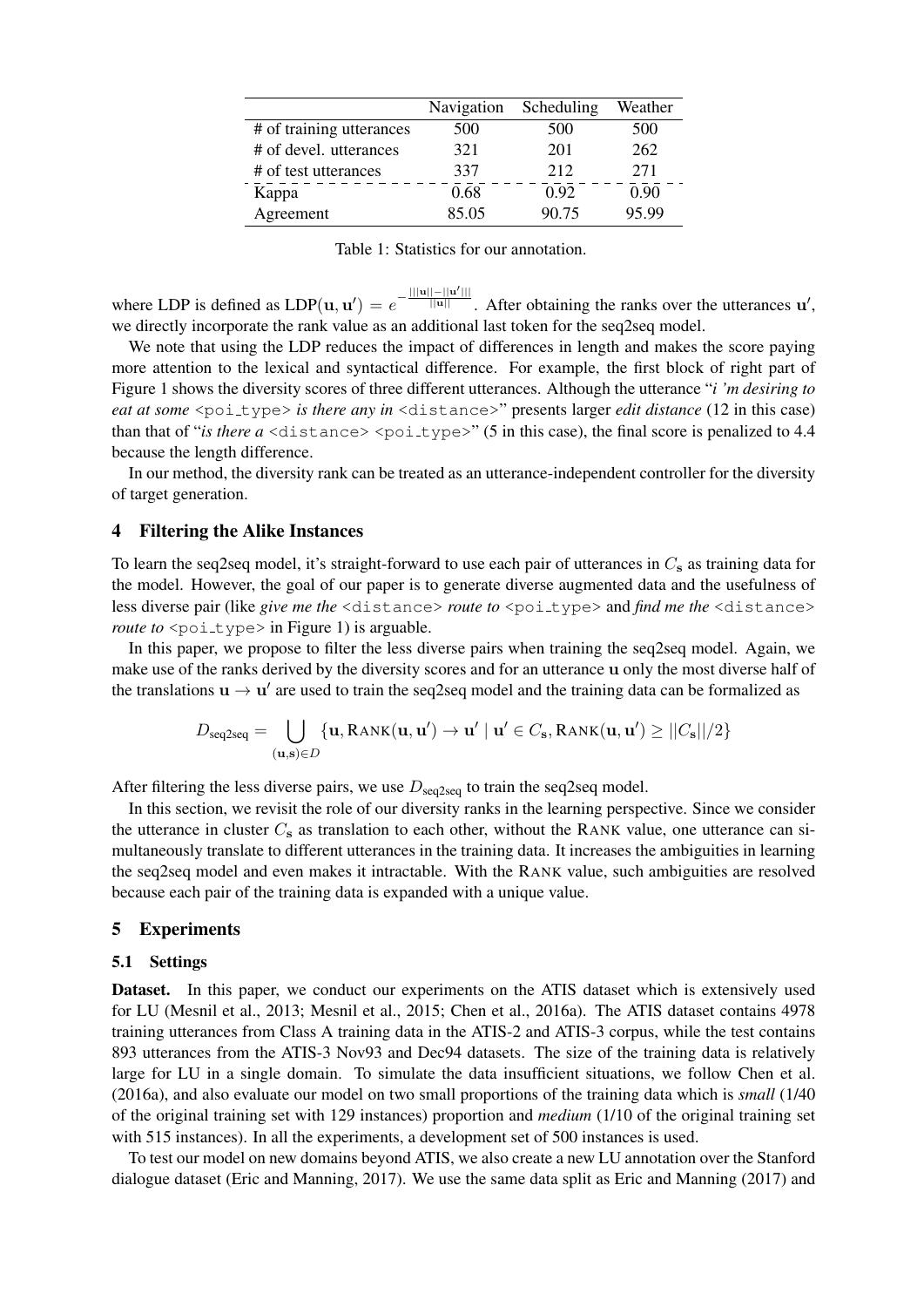| Model                                      | small     | medium    | full    |
|--------------------------------------------|-----------|-----------|---------|
|                                            |           |           |         |
|                                            | 129       | 515       | 4,478   |
| <b>Baseline</b>                            | $67.33**$ | 85.85**   | 94.93*  |
| Ours                                       | 73.71     | 88.72     | 94.82   |
| Re-implementation of Kurata et al. (2016a) | $67.93**$ | $87.34**$ | 94.61** |
| Model-1 Additive (Kurata et al., 2016a)    |           |           | 95.08   |
| K-SAN syntax (Chen et al., 2016a)          | 74.35     | 88.40     | 95.00   |
| Model-III (Zhai et al., 2017)              |           |           | 95.86   |

Table 2: The results on the ATIS dataset. The first block shows the results from our implementation and the second block is drawn from the papers of previous works. Here we use \* to indicate that the difference between the model and Ours is statistically significant under t-test (\*\* for p-value threshold as  $0.05$  and  $*$  for threshold as  $0.1$ .

annotate the full test sets for the three domains (*navigation*, *scheduling*, and *weather*) along with a small training set of 500 utterances. The Stanford dialogue dataset provides semantic frames (*slot*) for each utterance but doesn't associate the semantic class of the slot with corresponding segment in the utterance. Our annotation focus on assigning the slot to its corresponding segment. During the annotation, each dialogue was processed by two annotators. Data statistics, Kappa value (Snow et al., 2008), and inner annotator agreement measured by F-score on the three domains are shown in Table 1.

**Evaluation.** We evaluate our data augmentation's effect on LU with F-score. conlleval is used in the same way with previous works (Mesnil et al., 2013; Mesnil et al., 2015; Chen et al., 2016a).

Implementation. We use OpenNMT (Klein et al., 2017) as the implementation of our seq2seq model. We set the number of layers in LSTM as 2 and the size of hidden states as 500. Utterances that are longer than 50 are truncated. We adopt the same training setting as Luong et al. (2015) and use Adam (Kingma and Ba, 2014) to train the seq2seq model. Learning rate is halved when perplexity on the development set doesn't decrease. During generation, we replace the model-yielded unknown token (*unk*) with the source word that has the highest attention score.

For the slot tagging model, we set both the dimension for word embedding and the size of hidden state to 100. We also vary dropout rate in  $\{0, 0.1, 0.2\}$  considering its regularization power on small size of data. The batch size is set to 16 in all the experiments. Best hyperparameter settings are determined on the development set. GloVe embedding (Pennington et al., 2014) is used to initialize the word embedding in the model. Adam with the suggested settings in Kingma and Ba (2014) is used to train the parameters.

Reimers and Gurevych (2017) pointed out that neural network training is nondeterministic and depends on the seed for the random number generator. We witness dramatic changes of the slot tagging performance using different random seeds. To control for this effect, we take their suggestions and report the average of 5 differently-seeded runs.

# 5.2 Results on ATIS

Table 2 shows the slot tagging results on the ATIS dataset. Our baseline model is the vanilla BiLSTM slot tagger and our augmented slot tagger use the same architecture but is trained with the augmented data generated by our method. Compared with the vanilla tagger baseline, our augmentation method significantly improves the LU performance by a 6.38 F-score on the *small* proportion and a 2.02 F-score on the *medium* proportion. The improvements show the effectiveness of our augmentation method in the data-insufficient scenario. On the full data, our augmentation slightly lags the baseline. We address this to the fact that full ATIS is large enough for LU on a single domain and our augmentation introduce some noise.

To compare with the previous augmentation work from Kurata et al. (2016a), we re-implemented their *model-1 additive* model using the suggested settings in their paper. The results on the *small*, *medium*, and *full* proportions are shown in the third row of Table 2. On all the proportions, our augmentation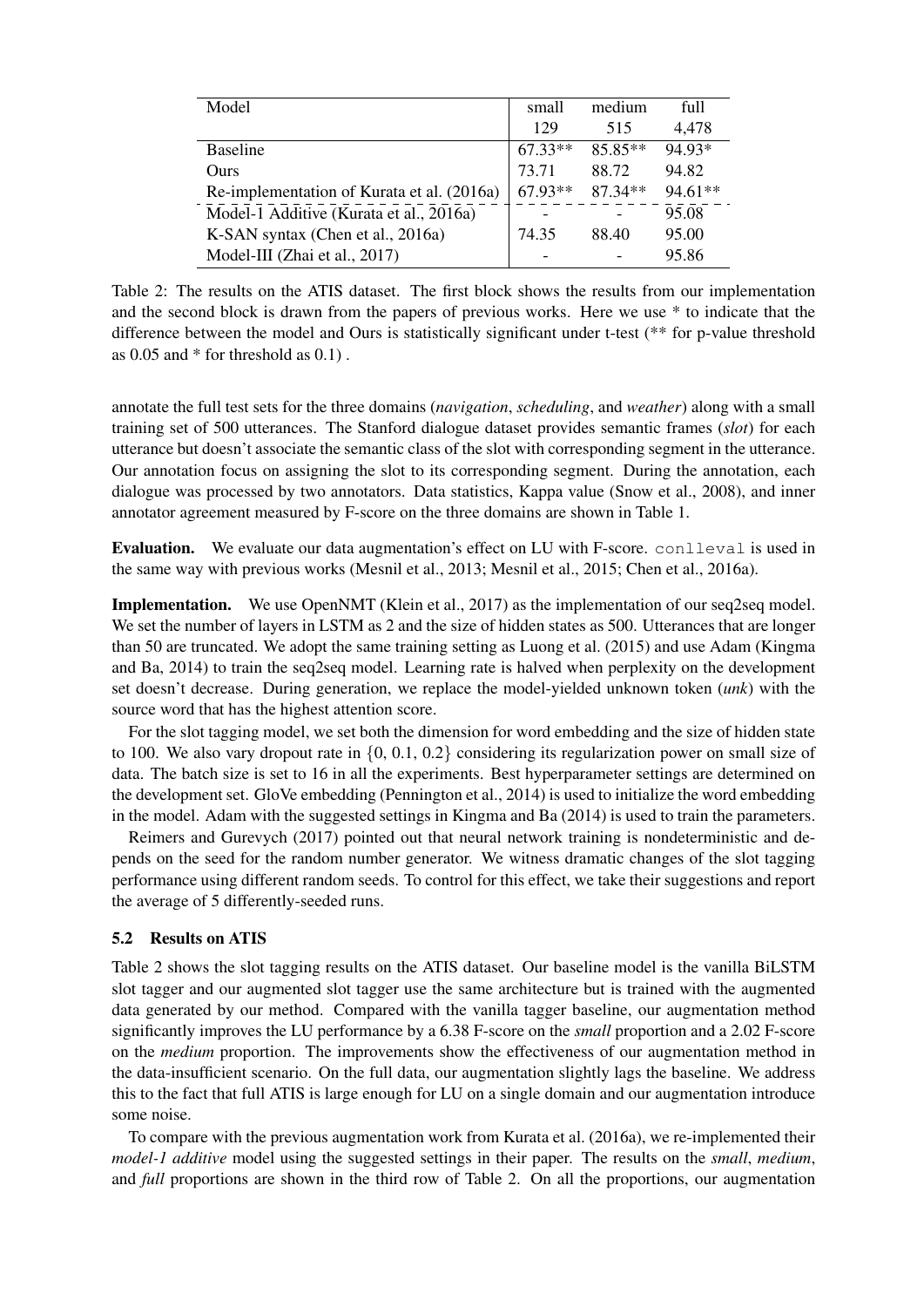| # utterances | Model           | Navigation | Scheduling | Weather |
|--------------|-----------------|------------|------------|---------|
| 100          | <b>Baseline</b> | 59.93      | 68.29      | 82.43   |
|              | Ours            | 72.91      | 77.30      | 90.55   |
| 500          | <b>Baseline</b> | 78.99      | 86.05      | 93.68   |
|              | Ours            | 78.46      | 87.67      | 94.01   |

Model F-score # new max. ED Ours 88.72 301 3.18  $-$  seq2seq generation  $\vert -0.84*** \vert 0$  0 - diversity ranks  $\vert$  -0.40\* 163 2.42 - filtering  $-0.38$  870 2.86

Table 3: The results on Stanford dialogue dataset.

Table 4: The result of the ablation test. *# new* marks the number of newly generated delexicalised utterances. *max. ED* marks the averaged maximum edit distances. Here we use \* to indicate that the result is statistically significant under t-test (\*\* for p-value threshold as 0.05 and \* for threshold as 0.1) By removing the seq2seq generation from our method, no delexicalised utterance will be generated so the *max. ED* cell is 0.

method outperforms theirs and the differences are significant on *small* and *medium*. Since their model relies on learning a seq2seq model to reconstruct the input utterances, it's usually difficult to train a reasonable model on very small data due to sparsity. Our method mitigates this by both generating on the delexicalised utterances and learning the generation model from pairs of utterances that share same semantic frame which enlarge the size of data for us to train the model. We also compare our model with the syntax version of K-SAN (Chen et al., 2016a) without joint training from intent annotation. We see that our augmented tagger lags their syntax-parsing-enhanced model by a 0.64 F-score on small proportion and outperforms theirs by a 0.32 F-score on medium proportion. But considering the training data is sampled with different random seeds between our work and theirs, these results are not directly comparable. At last, we show the (Zhai et al., 2017) as state-of-art results on ATIS dataset, which views slot filling task as sequence chunking problem. As we focus data augmentation for sequence labeling task rather than chunking, this result is not directly comparable to ours. Besides, K-SAN (Chen et al., 2016a) and (Zhai et al., 2017) are not data augmentation methods, we included their results to show that our augmentation method is reasonably good The basic trend shows that our augmentation can be used as an alternative to the LU model leveraging rich syntactic information.

# 5.3 Results on Stanford Dialogue Dataset

The results for Stanford dialogue dataset are shown in Table 3. Similar trend as the ATIS experiments is witnessed in which the augmentation improves the LU performance. The average improvement on the training data with 100 utterances is 10.04, and the number is 0.47 for that with 500 utterances. Considering that only fewer than 350 utterances present in the test set in all these domains, these improvements are reasonable. Besides, similar to the ATIS results, the margin of improvements is larger for the smaller training set.

An advantage of our method is that it's purely data-driven. Only a mapping from slot type context to slot values is required and it can be constructed from the training data. It's easy for our method to switch to new domains and our results on the Stanford dialogue dataset confirms this.

# 5.4 Analysis

Ablation. To get further understanding of each component in our method, we conduct ablation on the *medium* proportion, Each of the three parts of our method is removed respectively, including the *seq2seq generation*, *diversity ranks*, and *filtering*. In addition to evaluate the model's performance with F-score, we also examine the augmented data by the number of newly generated delexicalised utterances and the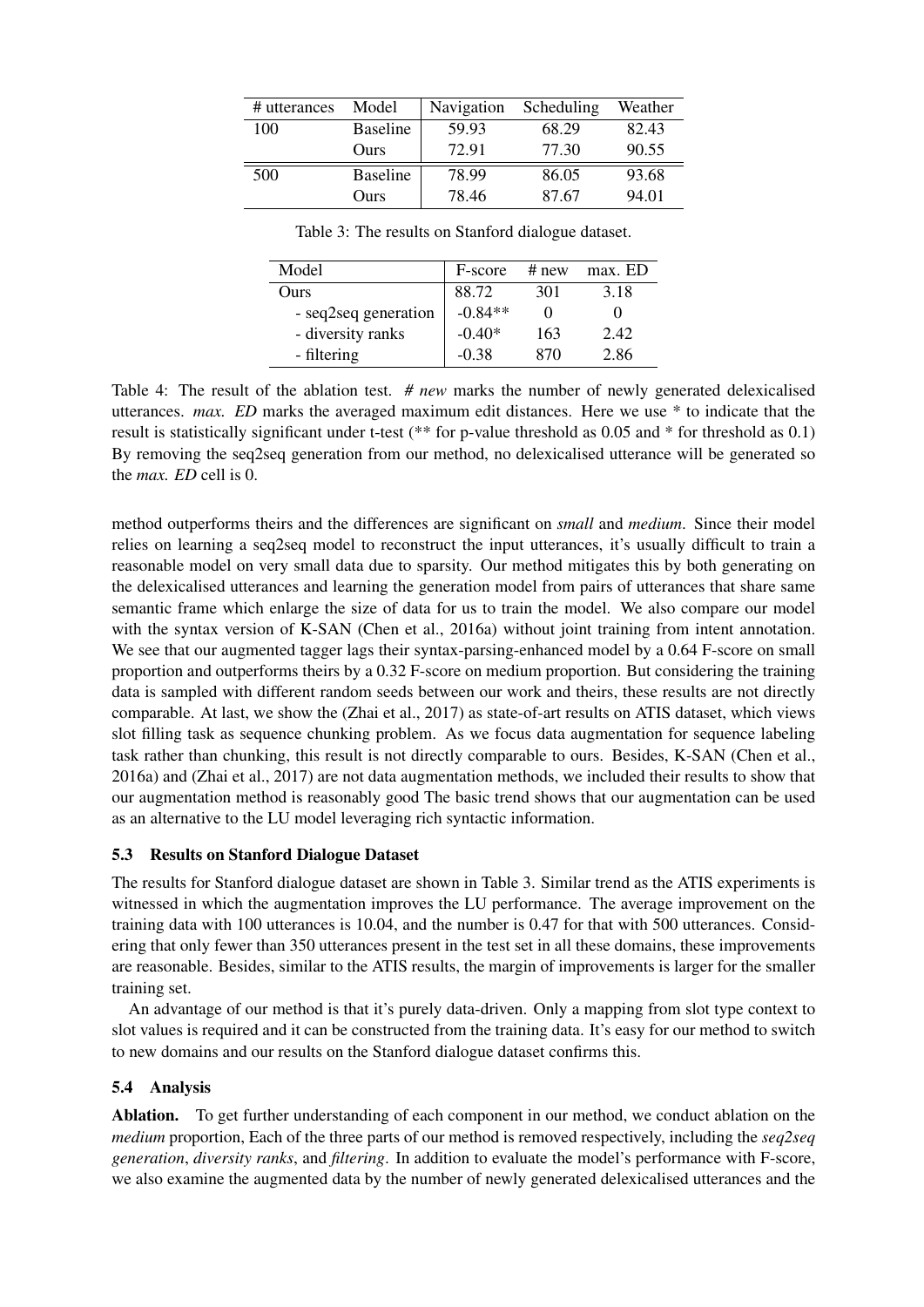

Figure 2: Our method's performances on the ATIS training data of different sizes.

maximum edit distances against the rest of instances.<sup>2</sup> The results are shown in Table 4.

For our method without *seq2seq generation*, we only conduct surface realisation on the delexicalised utterance and a 0.84 F-score drop is witnessed. Since surface realisation only substitutes slot type with different slot values without changing the utterances syntactically, this ablation shows it's more beneficial to generate syntactic alternatives using our seq2seq model.

For our method without *diversity ranks*, we remove diversity ranks from the utterance representation and this lead a drop of 0.40 F-score. We address the drop of performance to the fact that removing either these components will lead to less diverse generation. The second and third column in Table 4 confirm this by showing less newly and diversely generated delexicalised utterances.

If we don't filter the alike instances when training the seq2seq model, the drop of performance is a 0.65 F-score. However, larger number of new utterances with smaller edit distances are yielded which indicates that more noise is introduced when the training data of the seq2seq model is not properly filtered.

This ablation also shows correlation between the maximum edit distance and the final F-score, which indicates generating diverse augmentation helps the performance.

Effect of Training Data Size. The results on ATIS and Stanford dialogue dataset witness the trend that smaller training data benefits more from our augmentation method. A natural question that arises is what's boundary of our augmentation in the sense of improving the baseline. In this section, we study this by varying training data size on the ATIS data. Figure 2 shows the results. For the ATIS data, improvements can be achieved in all our settings with training size smaller than one thousand. These results indicate that our augmentation is applicable when we only access to a LU training data of hundreds instances.

Case Study. In this paragraph, we perform case study on our method to verify its capability of generating diversely augmented data. Table 5 shows two cases of our augmentation. Each case includes the original sentence and its delexicalised form (in *italic* font), the diversity rank (starts with # mark), the training utterance under this rank, our augmentation along with surface realization, and the augmentation produced by Kurata et al. (2016a).

By comparing our augmentation with the delexicalised form of source utterance, two observations can be drawn: 1) our method yields syntactically different alternatives meanwhile keeps the original semantic frame as the source utterance; 2) the lengths of the generated utterances are in the same scale with the source utterance thanks to the effect of length penalty in Equation 1.

By comparing our augmentation with the target training utterance under the same rank, our seq2seq model yields different utterance instead of repeating the training utterance. We address this diversity

<sup>&</sup>lt;sup>2</sup>This number is normalized by the total number of utterances.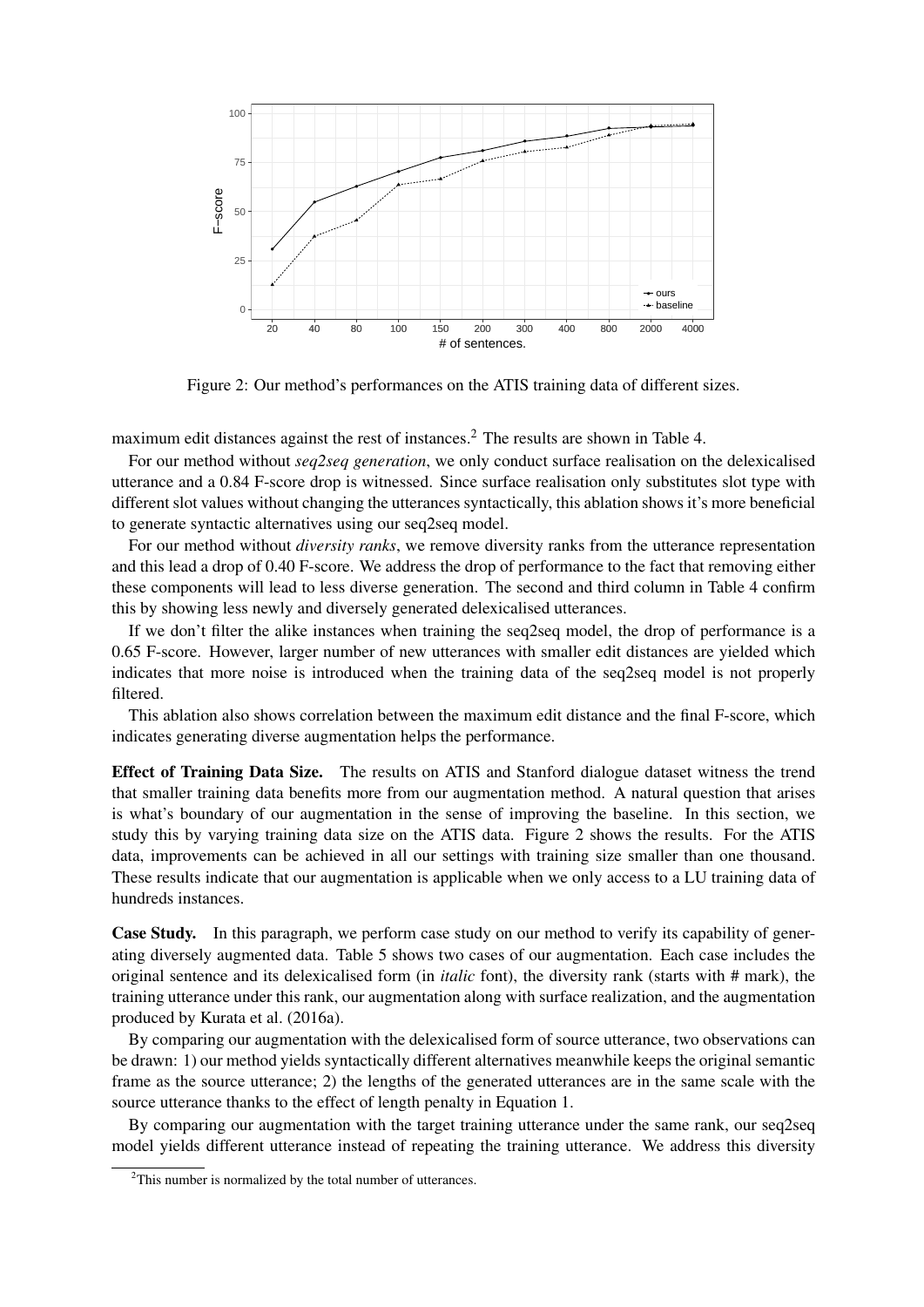| show me all flights from atlanta to washington with prices                               |                                                                                                               |                                                                                                                        |  |
|------------------------------------------------------------------------------------------|---------------------------------------------------------------------------------------------------------------|------------------------------------------------------------------------------------------------------------------------|--|
| (delex.) show me all flights from $\langle$ from_city> to $\langle$ to_city> with prices |                                                                                                               |                                                                                                                        |  |
| #1                                                                                       | train                                                                                                         | let's look at $\langle$ from_city> to $\langle$ to_city> again                                                         |  |
|                                                                                          | ours                                                                                                          | what are all the flights between <from_city> and <to_city></to_city></from_city>                                       |  |
|                                                                                          |                                                                                                               | (realized) what are all the flights between indianapolis and tampa                                                     |  |
| #100                                                                                     | train                                                                                                         | list types of aircraft that fly between <from_city> and <to_city></to_city></from_city>                                |  |
|                                                                                          | ours                                                                                                          | i'm looking for a flight from <from_city> to <to_city></to_city></from_city>                                           |  |
|                                                                                          | (realized) i 'm looking for a flight from milwaukee to los angeles                                            |                                                                                                                        |  |
|                                                                                          | show me all flights from [atlanta] <from_city>to [washington]<to_city>with<br/>Kurata16</to_city></from_city> |                                                                                                                        |  |
|                                                                                          |                                                                                                               | airports                                                                                                               |  |
|                                                                                          |                                                                                                               | is there a flight between san francisco and boston with a stopover at dallas fort worth                                |  |
|                                                                                          |                                                                                                               | (delex.) is there a flight between $\langle$ from_city> and $\langle$ to_city> with a stopover at $\langle$ stop_city> |  |
| #1                                                                                       | train                                                                                                         | which airlines fly from $\langle$ from $\langle$ city> to $\langle$ to $\langle$ to $\langle$ and have a stopover in   |  |
|                                                                                          |                                                                                                               | <stop_city></stop_city>                                                                                                |  |
|                                                                                          | ours                                                                                                          | is there a flight from <from_city>to<to_city> with a stop in <stop_city></stop_city></to_city></from_city>             |  |
|                                                                                          |                                                                                                               | (realized) is there a flight from washington to miami with a stop in dallas fort worth                                 |  |
| #30                                                                                      | train                                                                                                         | do you have any airlines that would stop at <stop_city> on the way from</stop_city>                                    |  |
|                                                                                          |                                                                                                               | <from_city> to <to_city></to_city></from_city>                                                                         |  |
|                                                                                          | ours                                                                                                          | i'd like to fly from <from_city> to <to_city> with a stop in <stop_city></stop_city></to_city></from_city>             |  |
|                                                                                          |                                                                                                               | (realized) i 'd like to fly from memphis to boston with a stop in minneapolis                                          |  |
| Kurata16                                                                                 |                                                                                                               | is there a flight between [san francisco] <from_city> and [boston]<to_city></to_city></from_city>                      |  |
|                                                                                          |                                                                                                               | with a stopover at [dallas fort worth] <to_city></to_city>                                                             |  |

Table 5: Case study of our augmented data against the training data and the results of Kurata et al. (2016a) (marked as Kurata16). *train* marks the target utterance in the training data. (delex.) marks the delexicalised form of the input utterance. (**realized**) marks the utterance after surface realisation.

to the fact that our diversity rank has some universal effect on modeling the diversity degree across different instances. When contrasting to the augmentation of Kurata et al. (2016a), our method clearly shows diverse augmentation against the source utterance while theirs are basically repeating the source utterances. In the sense of generating diverse alternatives for expressing the same semantics, our method has the advantage.

# 6 Related work

Data augmentation is an effective way of improving the model's performance and it has been extensively explored on the computer vision community. Single transformation approaches like randomly copying, flipping, and changing the intensity of RGB are the common practice in the top-performed vision systems (Krizhevsky et al., 2012). Beyond these classic approaches, adding noise to the image, randomly interpolating a pair of images (Zhang et al., 2018) are also proposed in previous works. However, these signal transformation approaches are not directly applicable to language because order of words in language may form rigorous syntactic and semantic meaning (Zhang et al., 2015). Therefore, the best way of data augmentation in language usually involves generating the alternative expressions.

Paraphrasing is the most studied techniques in natural language processing for generating alternative expressions (Barzilay and McKeown, 2001; Bannard and Callison-Burch, 2005; Callison-Burch, 2008). However, generic paraphrasing technique has been reported not helpful for specific problem (Narayan et al., 2016). Most of the successful work that applying paraphrasing for data augmentation requires special tailored paraphrasing techniques. For example, Wang and Yang (2015) performed word-level paraphrasing to extend their corpus on twitter that contains annoying behaviors. Fader et al. (2013) derived question templates from seed paraphrases and bootstrap the templates to achieve the enlarged open-domain QA dataset. Narayan et al. (2016) constructed latent variable PCFG for questions and augment the training data by sampling from the grammar. All these works assume the same output (i.e.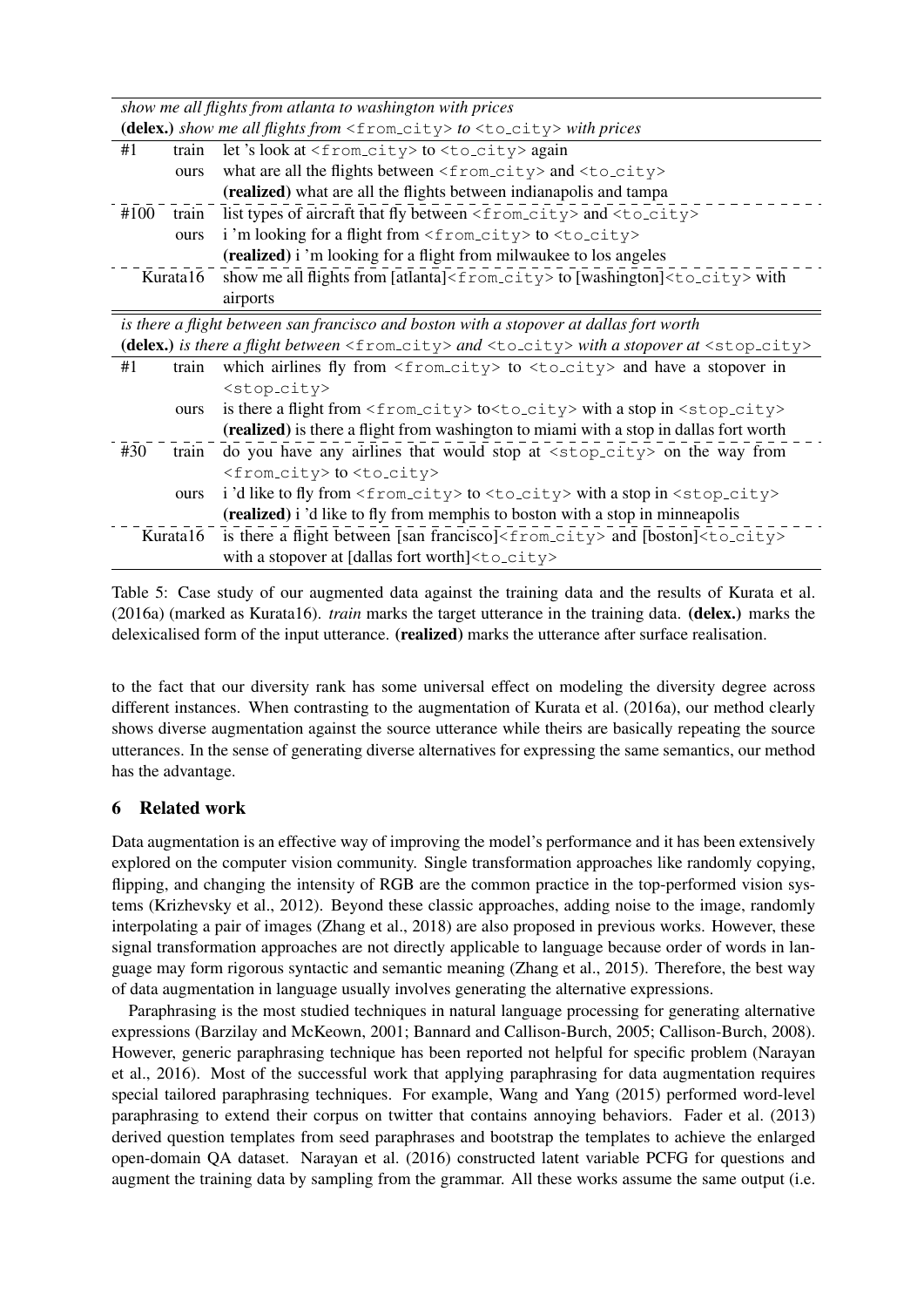class in text classification, answer in question answering) for input paraphrases. Our method resembles theirs in the assumption for input paraphrases, but differs on using the seq2seq generation which is purely data-driven and doesn't rely on special tailored domain knowledge. Besides these methods, works that introduce errors to language understanding have also been proposed (Schatzmann et al., 2007b; Sagae et al., 2012).

Language understanding, as an important component in the task-oriented dialogue system pipeline, has drawn a lot of research attention in recent year, especially when enhanced by the rich representation power of the neural network, like recurrent neural network, LSTM (Yao et al., 2013; Yao et al., 2014; Mesnil et al., 2013; Mesnil et al., 2015) and memory network (Chen et al., 2016b). Rich linguistic features (Chen et al., 2016a) and representation in broader scope on sentence-level (Kurata et al., 2016c) and dialogue history-level (Chen et al., 2016b) have also been studied. Our augmentation method is orthogonal to these works and it's hopeful to achieve more improvements with their works.

Dialogue management is also a key component of task-oriented dialogue system, which mainly focuses on dialogue policy. However, optimal dialogue policy is hard to obtain from a static corpus due to the vast space of conversation process. A solution is to transform the static corpus into user simulator (Kreyssig et al., 2018), and most user simulators work on user semantics level. (Eckert et al., ; Schatzmann et al., 2007a; Asri et al., 2016; Scheffler and Young, 2000; Scheffler and Young, 2001; Pietquin and Dutoit, 2006; Georgila et al., 2005; Cuayahuitl et al., 2005). Recent work starts to generate user ´ utterance directly to reduce data annotation(Kreyssig et al., 2018).

In recent years, Generative Adversarial Network (GAN, Goodfellow et al. 2014) draws a lot of research attention. Its ability of generating adversarial examples is attractive for data augmentation. However, it hasn't been tried in data augmentation beyond computer vision (Antoniou et al., 2018). How to apply GAN to language understanding is still an open question.

## 7 Conclusion

In this paper, we study the problem of data augmentation for LU. We propose a data-driven framework to augment training data. In our framework, one utterance's alternative expressions of the same semantic are leveraged to train seq2seq model. We also propose a novel diversity rank to encourage diverse generation and filter alike instances. In the experiments, our model achieves significant improvements of 6.38 and 10.04 F-scores respectively when only a training set of hundreds utterances is represented. Careful case study also shows the capability of our framework to generate diverse alternative expressions.

### Acknowledgements

We thank Xiaoming Shi for the LU annotation over the Stanford dialogue dataset. We are grateful for helpful comments and suggestions from the anonymous reviewers. This work was supported by the National Key Basic Research Program of China via grant 2014CB340503 and the National Natural Science Foundation of China (NSFC) via grant 61632011 and 61772153.

### References

- Anthreas Antoniou, Amos Storkey, and Harrison Edwards. 2018. Data augmentation generative adversarial networks.
- Layla El Asri, Jing He, and Kaheer Suleman. 2016. A sequence-to-sequence model for user simulation in spoken dialogue systems. *arXiv preprint arXiv:1607.00070*.
- Colin Bannard and Chris Callison-Burch. 2005. Paraphrasing with bilingual parallel corpora. In *Proc. of ACL*.
- Regina Barzilay and Kathleen R. McKeown. 2001. Extracting paraphrases from a parallel corpus. In *Proc. of ACL*.
- Chris Callison-Burch. 2008. Syntactic constraints on paraphrases extracted from parallel corpora. In *Proc. of EMNLP*.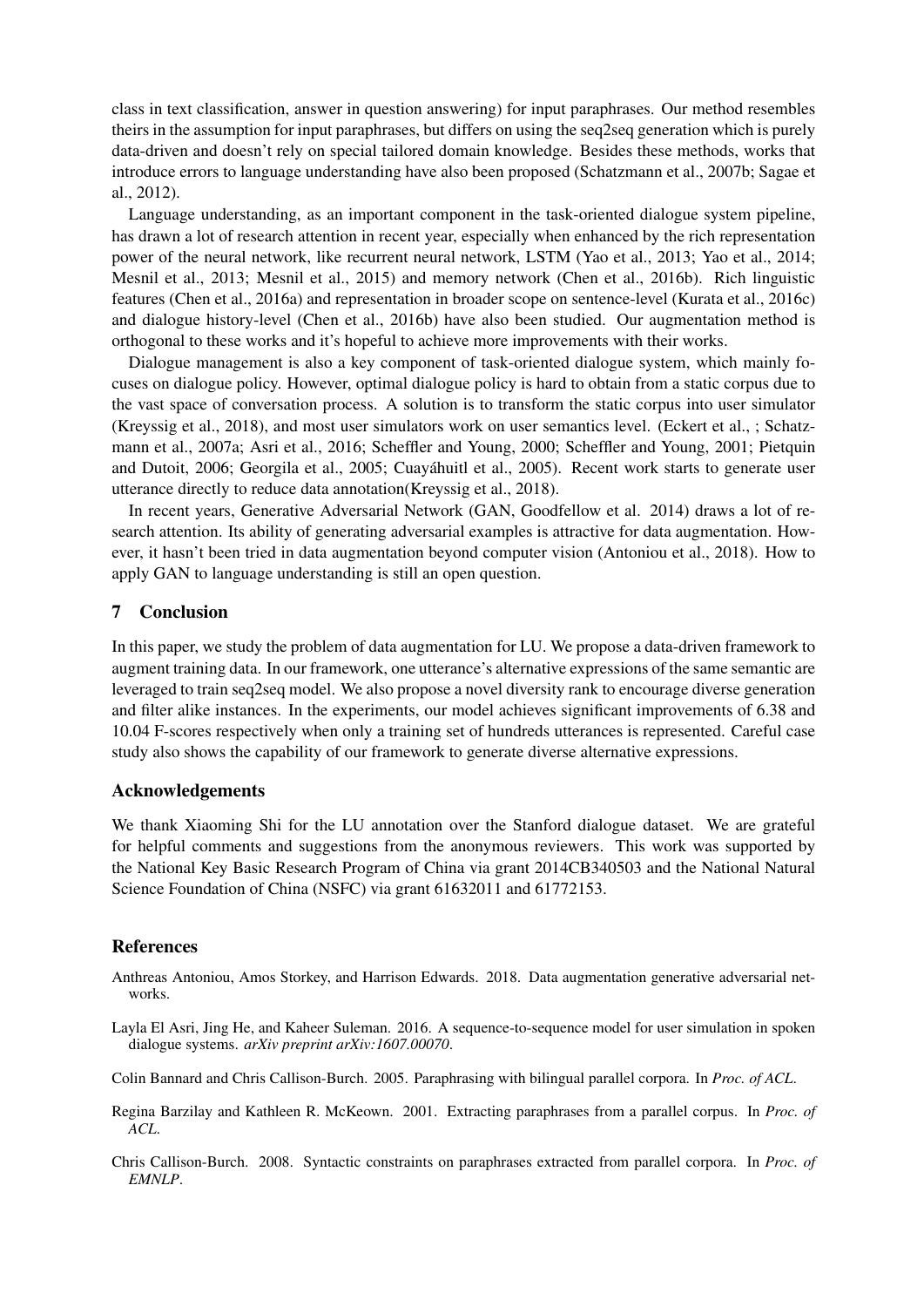- Yun-Nung Chen, Dilek Hakanni-Tür, Gokhan Tur, Asli Celikyilmaz, Jianfeng Guo, and Li Deng. 2016a. Syntax or semantics? knowledge-guided joint semantic frame parsing. In *SLT*, pages 348–355.
- Yun-Nung Vivian Chen, Dilek Hakkani-Tür, Gokhan Tur, Jianfeng Gao, and Li Deng. 2016b. End-to-end memory networks with knowledge carryover for multi-turn spoken language understanding. In *INTERSPEECH*.
- Heriberto Cuayahuitl, Steve Renals, Oliver Lemon, and Hiroshi Shimodaira. 2005. Human-computer dialogue ´ simulation using hidden markov models. In *ASRU*, pages 290–295. IEEE.
- W. Eckert, E. Levin, and R. Pieraccini.
- Mihail Eric and Christopher D Manning. 2017. Key-value retrieval networks for task-oriented dialogue. *arXiv preprint arXiv:1705.05414*.
- Anthony Fader, Luke Zettlemoyer, and Oren Etzioni. 2013. Paraphrase-driven learning for open question answering. In *Proc. of ACL*.
- Kallirroi Georgila, James Henderson, and Oliver Lemon. 2005. Learning user simulations for information state update dialogue systems. In *Ninth European Conference on Speech Communication and Technology*.
- Kevin Gimpel, Dhruv Batra, Chris Dyer, and Gregory Shakhnarovich. 2013. A systematic exploration of diversity in machine translation. In *Proc. of EMNLP*.
- Ian Goodfellow, Jean Pouget-Abadie, Mehdi Mirza, Bing Xu, David Warde-Farley, Sherjil Ozair, Aaron Courville, and Yoshua Bengio. 2014. Generative adversarial nets. In Z. Ghahramani, M. Welling, C. Cortes, N. D. Lawrence, and K. Q. Weinberger, editors, *Advances in Neural Information Processing Systems 27*, pages 2672– 2680. Curran Associates, Inc.
- Awni Y. Hannun, Carl Case, Jared Casper, Bryan Catanzaro, Greg Diamos, Erich Elsen, Ryan Prenger, Sanjeev Satheesh, Shubho Sengupta, Adam Coates, and Andrew Y. Ng. 2014. Deep speech: Scaling up end-to-end speech recognition. *CoRR*, abs/1412.5567.
- Robin Jia and Percy Liang. 2016. Data recombination for neural semantic parsing. In *Proc. of ACL*.
- Diederik P Kingma and Jimmy Ba. 2014. Adam: A method for stochastic optimization. *arXiv preprint arXiv:1412.6980*.
- Guillaume Klein, Yoon Kim, Yuntian Deng, Jean Senellart, and Alexander Rush. 2017. Opennmt: Open-source toolkit for neural machine translation. In *Proc. of ACL 2017, System Demonstrations*.
- Florian Kreyssig, Inigo Casanueva, Pawel Budzianowski, and Milica Gasic. 2018. Neural user simulation for corpus-based policy optimisation for spoken dialogue systems. *arXiv preprint arXiv:1805.06966*.
- Alex Krizhevsky, Ilya Sutskever, and Geoffrey E Hinton. 2012. Imagenet classification with deep convolutional neural networks. In F. Pereira, C. J. C. Burges, L. Bottou, and K. Q. Weinberger, editors, *Advances in Neural Information Processing Systems 25*, pages 1097–1105. Curran Associates, Inc.
- Gakuto Kurata, Bing Xiang, and Bowen Zhou. 2016a. Labeled data generation with encoder-decoder LSTM for semantic slot filling. In *INTERSPEECH 2016*, pages 725–729.
- Gakuto Kurata, Bing Xiang, Bowen Zhou, and Mo Yu. 2016b. Leveraging sentence-level information with encoder lstm for semantic slot filling. In *Proc. of EMNLP*.
- Gakuto Kurata, Bing Xiang, Bowen Zhou, and Mo Yu. 2016c. Leveraging sentence-level information with encoder lstm for semantic slot filling. *arXiv preprint arXiv:1601.01530*.
- Thang Luong, Hieu Pham, and Christopher D. Manning. 2015. Effective approaches to attention-based neural machine translation. In *Proc. of EMNLP*.
- Grégoire Mesnil, Xiaodong He, Li Deng, and Yoshua Bengio. 2013. Investigation of recurrent-neural-network architectures and learning methods for spoken language understanding. In *INTERSPEECH 2013*.
- Grégoire Mesnil, Yann Dauphin, Kaisheng Yao, Yoshua Bengio, Li Deng, Dilek Z. Hakkani-Tür, Xiaodong He, Larry P. Heck, Gökhan Tür, Dong Yu, and Geoffrey Zweig. 2015. Using recurrent neural networks for slot filling in spoken language understanding. *IEEE/ACM TASLP*, 23(3):530–539.
- Shashi Narayan, Siva Reddy, and Shay B. Cohen. 2016. Paraphrase generation from latent-variable pcfgs for semantic parsing. In *Proc. of INLG*.